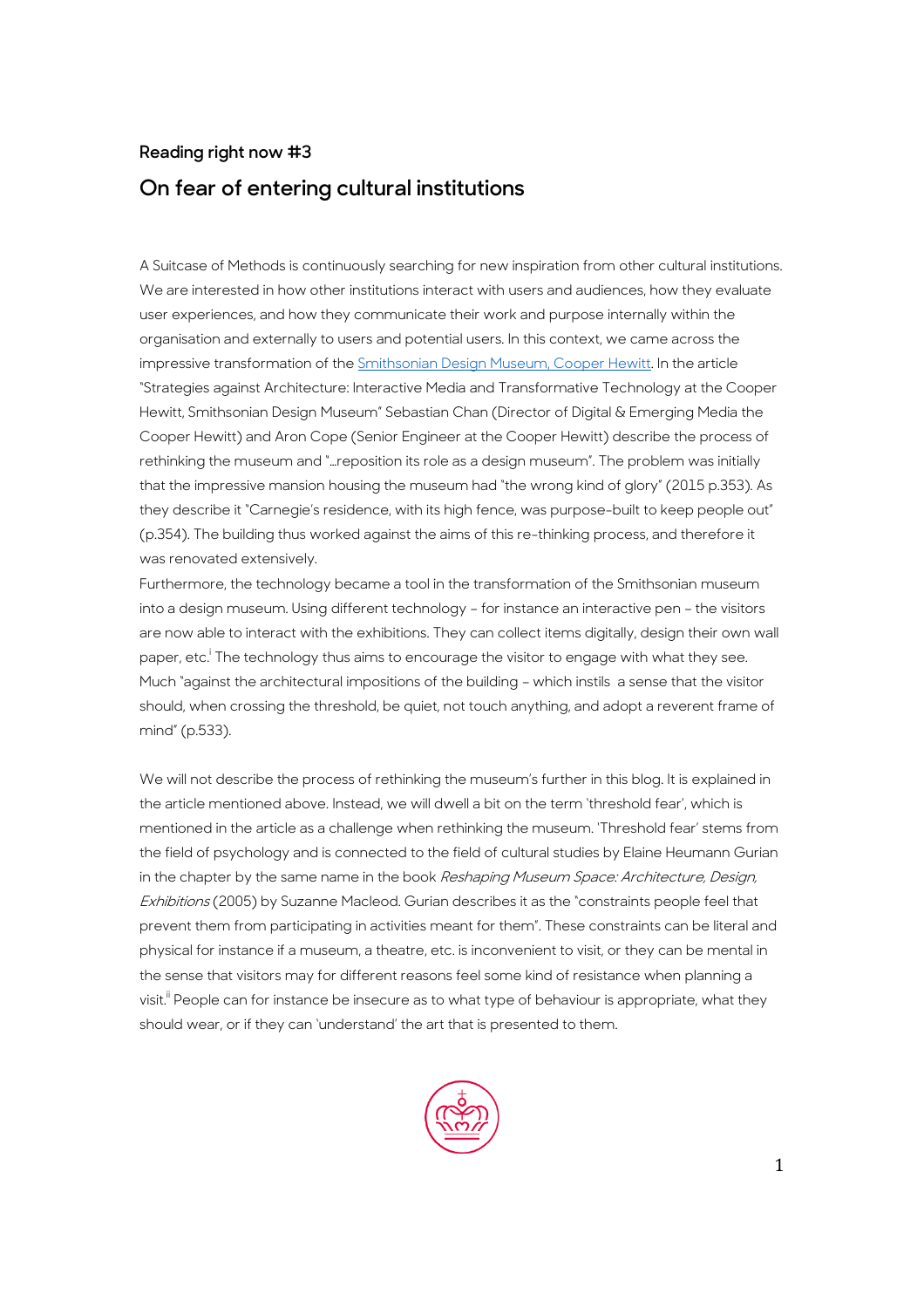In relation to museums, Gurian argues that there is a "disjuncture between museums' programmatic interest in inclusion and the architectural program of space development" (2005 p. 203). It is thus important that aims and visions of the institution or organisation are backed up not only by the artistic content, but also by the building and the setting of the experience.

In our studies with A Suitcase of Methods, we often hear audiences describe hesitations or concerns before their theatre visit. Sometimes their apprehensions concern the formalities of the evening (how and when to arrive, how to find their seats, etc.), and other times concerns are directed at the art experience, and how they and their guests might react to it. What we have learned is that creating a 'suitable' threshold is about *balancing* the tone and the atmosphere in which we meet the audience. Balance is crucial here. We often hear audiences describe the threshold as a challenge to overcome and at the same time, they describe the status and reputation of the Royal Danish Theatre as presenting the extraordinary as an important part of the attraction. Elaine Haumann Gurian touches on this difficult balance as she reluctantly concludes, that a museum cannot be a cultural icon and a home-town club-house at the same time (2005, p.204).



This threshold fear is also a focus point in the different departments in The Royal Danish Theatre. For Instance, we are working on making the foyers in the three different houses more welcoming in order to attract people during the daytime and invite them to use the facilities whether they are coming to watch a performance or simply to have a coffee. We are also aware of this in our communication with ticket purchasers. Before they are going to watch a performance, they receive an email with information about the production and different practical information. We do this to make them feel prepared for the evening and thus to make the threshold a little bit easier to step over.

The aim for The Royal Danish Theatre is thus to balance the positions (the inviting and the